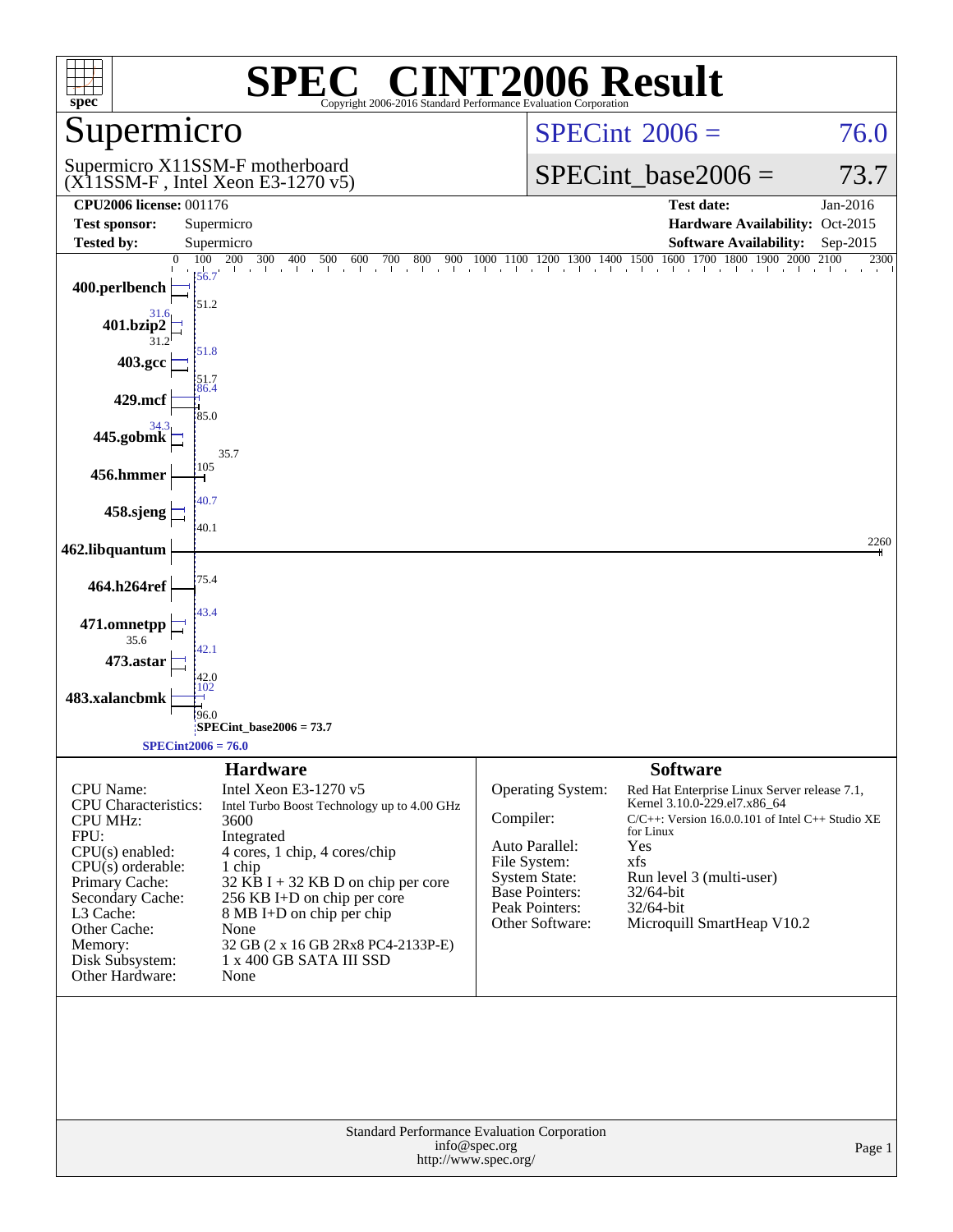

## Supermicro

## $SPECint2006 = 76.0$  $SPECint2006 = 76.0$

(X11SSM-F , Intel Xeon E3-1270 v5) Supermicro X11SSM-F motherboard

SPECint base2006 =  $73.7$ 

**[CPU2006 license:](http://www.spec.org/auto/cpu2006/Docs/result-fields.html#CPU2006license)** 001176 **[Test date:](http://www.spec.org/auto/cpu2006/Docs/result-fields.html#Testdate)** Jan-2016 **[Test sponsor:](http://www.spec.org/auto/cpu2006/Docs/result-fields.html#Testsponsor)** Supermicro Supermicro **[Hardware Availability:](http://www.spec.org/auto/cpu2006/Docs/result-fields.html#HardwareAvailability)** Oct-2015 **[Tested by:](http://www.spec.org/auto/cpu2006/Docs/result-fields.html#Testedby)** Supermicro **Supermicro [Software Availability:](http://www.spec.org/auto/cpu2006/Docs/result-fields.html#SoftwareAvailability)** Sep-2015

#### **[Results Table](http://www.spec.org/auto/cpu2006/Docs/result-fields.html#ResultsTable)**

|                                                                                                          | <b>Base</b>    |              |                |              |                | <b>Peak</b> |                |              |                |              |                |              |
|----------------------------------------------------------------------------------------------------------|----------------|--------------|----------------|--------------|----------------|-------------|----------------|--------------|----------------|--------------|----------------|--------------|
| <b>Benchmark</b>                                                                                         | <b>Seconds</b> | <b>Ratio</b> | <b>Seconds</b> | <b>Ratio</b> | <b>Seconds</b> | Ratio       | <b>Seconds</b> | <b>Ratio</b> | <b>Seconds</b> | <b>Ratio</b> | <b>Seconds</b> | <b>Ratio</b> |
| 400.perlbench                                                                                            | 190            | 51.4         | 191            | 51.2         | 191            | 51.2        | 172            | 56.7         | 172            | 56.7         | 173            | 56.6         |
| 401.bzip2                                                                                                | 309            | 31.2         | 310            | 31.2         | 310            | 31.2        | 306            | 31.6         | 305            | 31.6         | 305            | 31.6         |
| $403.\text{gcc}$                                                                                         | 156            | 51.7         | 156            | 51.7         | 156            | 51.5        | 155            | 51.8         | 155            | 51.8         | 155            | 51.8         |
| $429$ .mcf                                                                                               | 107            | 85.0         | 105            | 86.8         | 108            | 84.8        | 106            | 86.4         | 105            | 86.9         | 106            | 86.3         |
| $445$ .gobmk                                                                                             | 294            | 35.7         | 294            | 35.7         | 294            | 35.7        | 305            | 34.4         | 305            | 34.3         | 306            | 34.3         |
| $456.$ hmmer                                                                                             | 89.2           | 105          | 89.5           | 104          | 89.1           | 105         | 89.2           | 105          | 89.5           | 104          | 89.1           | 105          |
| $458$ .sjeng                                                                                             | 302            | 40.1         | 303            | 40.0         | 302            | 40.1        | 297            | 40.7         | 298            | 40.7         | 298            | 40.7         |
| 462.libquantum                                                                                           | 9.15           | 2260         | 9.18           | 2260         | 9.15           | 2260        | 9.15           | 2260         | 9.18           | 2260         | 9.15           | 2260         |
| 464.h264ref                                                                                              | 293            | 75.5         | 294            | 75.4         | 294            | 75.3        | 293            | 75.5         | 294            | 75.4         | 294            | 75.3         |
| 471.omnetpp                                                                                              | 176            | 35.6         | 176            | 35.5         | 175            | 35.8        | 144            | 43.5         | 144            | 43.4         | 144            | 43.4         |
| $473$ . astar                                                                                            | 167            | 42.0         | 167            | 42.0         | 168            | 41.8        | 167            | 42.0         | 167            | 42.1         | 166            | 42.2         |
| 483.xalancbmk                                                                                            | 72.1           | 95.6         | 71.9           | 96.0         | 71.9           | 96.0        | 67.5           | 102          | 67.4           | 102          | 67.6           | 102          |
| Results appear in the order in which they were run. Bold underlined text indicates a median measurement. |                |              |                |              |                |             |                |              |                |              |                |              |

#### **[Submit Notes](http://www.spec.org/auto/cpu2006/Docs/result-fields.html#SubmitNotes)**

The config file option 'submit' was used.

#### **[Operating System Notes](http://www.spec.org/auto/cpu2006/Docs/result-fields.html#OperatingSystemNotes)**

Stack size set to unlimited using "ulimit -s unlimited"

#### **[Platform Notes](http://www.spec.org/auto/cpu2006/Docs/result-fields.html#PlatformNotes)**

Standard Performance Evaluation Corporation [info@spec.org](mailto:info@spec.org) As tested, the system used a Supermicro CSE-113MFAC2-R606CB chassis. The chassis is configured with 2 PWS-606P-1R redundant power supply, 1 SNK-P0046P heatsink, as well as 4 FAN-0154L4 middle cooling fan. BIOS Settings: Hyper-threading = Disabled Sysinfo program /usr/cpu2006/config/sysinfo.rev6914 \$Rev: 6914 \$ \$Date:: 2014-06-25 #\$ e3fbb8667b5a285932ceab81e28219e1 running on X10SRA-01 Sat Jan 9 01:01:56 2016 This section contains SUT (System Under Test) info as seen by some common utilities. To remove or add to this section, see: <http://www.spec.org/cpu2006/Docs/config.html#sysinfo> From /proc/cpuinfo model name : Intel(R) Xeon(R) CPU E3-1270 v5 @ 3.60GHz 1 "physical id"s (chips) 4 "processors" cores, siblings (Caution: counting these is hw and system dependent. The following excerpts from /proc/cpuinfo might not be reliable. Use with Continued on next page

<http://www.spec.org/>

Page 2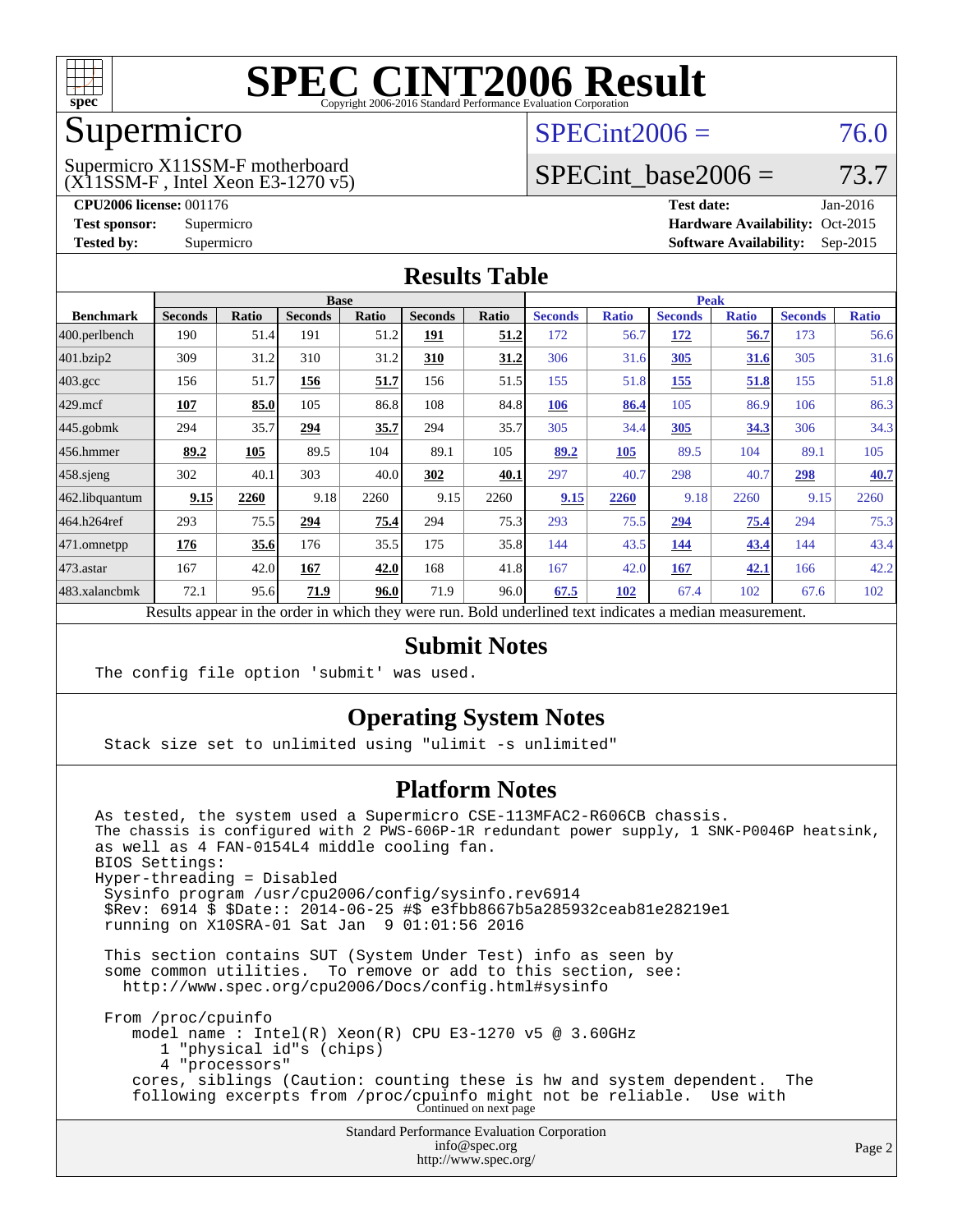

## Supermicro

 $SPECint2006 = 76.0$  $SPECint2006 = 76.0$ 

(X11SSM-F , Intel Xeon E3-1270 v5) Supermicro X11SSM-F motherboard

SPECint base2006 =  $73.7$ 

**[CPU2006 license:](http://www.spec.org/auto/cpu2006/Docs/result-fields.html#CPU2006license)** 001176 **[Test date:](http://www.spec.org/auto/cpu2006/Docs/result-fields.html#Testdate)** Jan-2016 **[Test sponsor:](http://www.spec.org/auto/cpu2006/Docs/result-fields.html#Testsponsor)** Supermicro Supermicro **[Hardware Availability:](http://www.spec.org/auto/cpu2006/Docs/result-fields.html#HardwareAvailability)** Oct-2015 **[Tested by:](http://www.spec.org/auto/cpu2006/Docs/result-fields.html#Testedby)** Supermicro **Supermicro [Software Availability:](http://www.spec.org/auto/cpu2006/Docs/result-fields.html#SoftwareAvailability)** Sep-2015

#### **[Platform Notes \(Continued\)](http://www.spec.org/auto/cpu2006/Docs/result-fields.html#PlatformNotes)**

 caution.) cpu cores : 4 siblings : 4 physical 0: cores 0 1 2 3 cache size : 8192 KB From /proc/meminfo MemTotal: 32768808 kB HugePages\_Total: 0<br>Hugepagesize: 2048 kB Hugepagesize: From /etc/\*release\* /etc/\*version\* os-release: NAME="Red Hat Enterprise Linux Server" VERSION="7.1 (Maipo)" ID="rhel" ID\_LIKE="fedora" VERSION\_ID="7.1" PRETTY\_NAME="Red Hat Enterprise Linux Server 7.1 (Maipo)" ANSI\_COLOR="0;31" CPE\_NAME="cpe:/o:redhat:enterprise\_linux:7.1:GA:server" redhat-release: Red Hat Enterprise Linux Server release 7.1 (Maipo) system-release: Red Hat Enterprise Linux Server release 7.1 (Maipo) system-release-cpe: cpe:/o:redhat:enterprise\_linux:7.1:ga:server uname -a: Linux X10SRA-01 3.10.0-229.el7.x86\_64 #1 SMP Thu Jan 29 18:37:38 EST 2015 x86\_64 x86\_64 x86\_64 GNU/Linux run-level 3 Jan 9 00:58 SPEC is set to: /usr/cpu2006 Filesystem Type Size Used Avail Use% Mounted on /dev/sda2 xfs 183G 5.2G 178G 3% / Additional information from dmidecode: Warning: Use caution when you interpret this section. The 'dmidecode' program reads system data which is "intended to allow hardware to be accurately determined", but the intent may not be met, as there are frequent changes to hardware, firmware, and the "DMTF SMBIOS" standard. BIOS American Megatrends Inc. 1.0b 12/22/2015 Memory: 2x Not Specified Not Specified 2x Samsung M391A2K43BB1-CPB 16 GB 2 rank 2133 MHz (End of data from sysinfo program)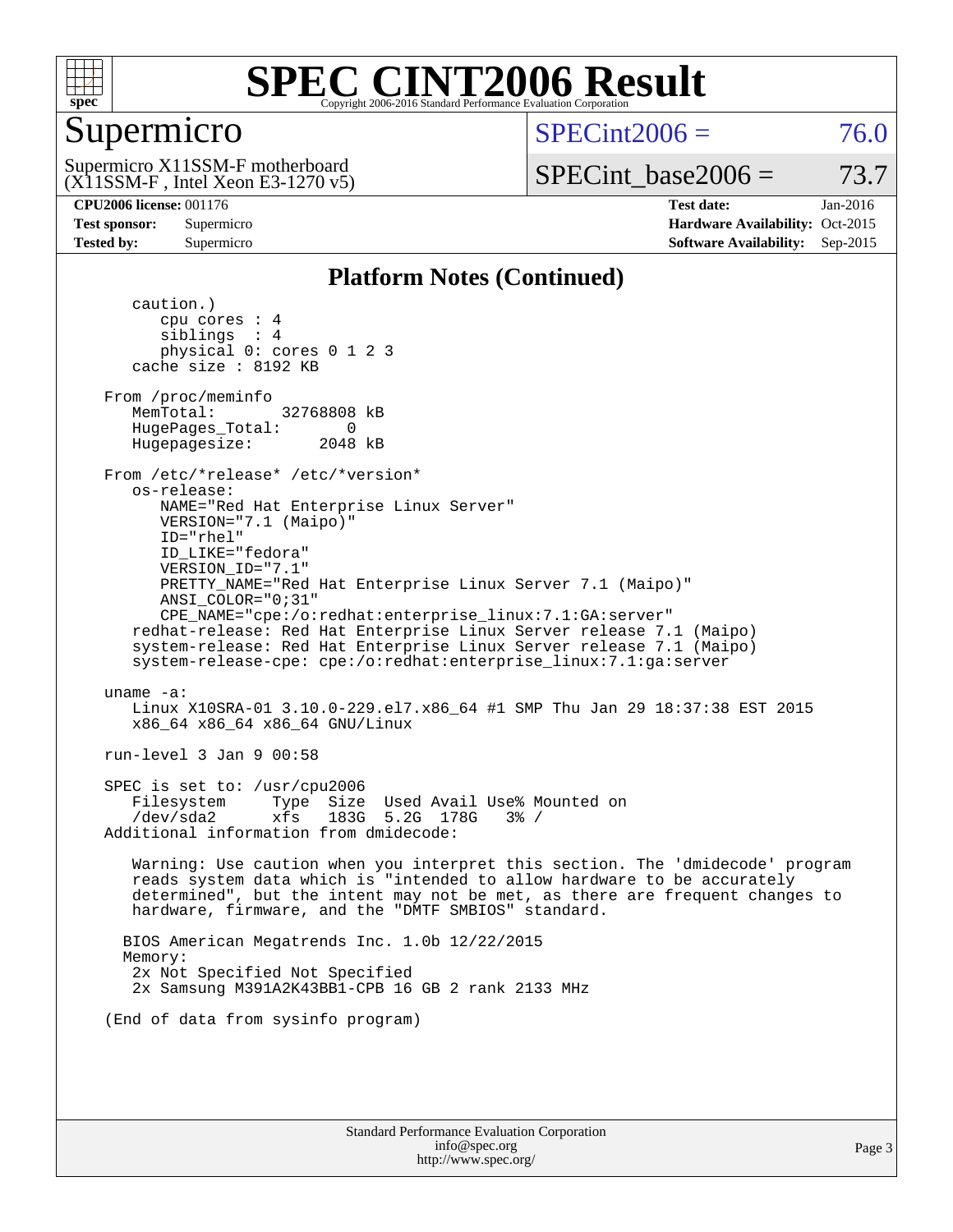

#### Supermicro

 $SPECint2006 = 76.0$  $SPECint2006 = 76.0$ 

(X11SSM-F , Intel Xeon E3-1270 v5) Supermicro X11SSM-F motherboard

SPECint base2006 =  $73.7$ 

**[Test sponsor:](http://www.spec.org/auto/cpu2006/Docs/result-fields.html#Testsponsor)** Supermicro Supermicro **[Hardware Availability:](http://www.spec.org/auto/cpu2006/Docs/result-fields.html#HardwareAvailability)** Oct-2015 **[Tested by:](http://www.spec.org/auto/cpu2006/Docs/result-fields.html#Testedby)** Supermicro **Supermicro [Software Availability:](http://www.spec.org/auto/cpu2006/Docs/result-fields.html#SoftwareAvailability)** Sep-2015

**[CPU2006 license:](http://www.spec.org/auto/cpu2006/Docs/result-fields.html#CPU2006license)** 001176 **[Test date:](http://www.spec.org/auto/cpu2006/Docs/result-fields.html#Testdate)** Jan-2016

#### **[General Notes](http://www.spec.org/auto/cpu2006/Docs/result-fields.html#GeneralNotes)**

Environment variables set by runspec before the start of the run:  $KMP$  AFFINITY = "granularity=fine, scatter" LD\_LIBRARY\_PATH = "/usr/cpu2006/libs/32:/usr/cpu2006/libs/64:/usr/cpu2006/sh" OMP\_NUM\_THREADS = "4"

 Binaries compiled on a system with 1x Intel Core i5-4670K CPU + 32GB memory using RedHat EL 7.1 Transparent Huge Pages enabled with: echo always > /sys/kernel/mm/transparent\_hugepage/enabled

#### **[Base Compiler Invocation](http://www.spec.org/auto/cpu2006/Docs/result-fields.html#BaseCompilerInvocation)**

 $\frac{C \text{ benchmarks:}}{C \text{ C}}$ -m64

[C++ benchmarks:](http://www.spec.org/auto/cpu2006/Docs/result-fields.html#CXXbenchmarks) [icpc -m64](http://www.spec.org/cpu2006/results/res2016q1/cpu2006-20160111-38648.flags.html#user_CXXbase_intel_icpc_64bit_fc66a5337ce925472a5c54ad6a0de310)

#### **[Base Portability Flags](http://www.spec.org/auto/cpu2006/Docs/result-fields.html#BasePortabilityFlags)**

 400.perlbench: [-DSPEC\\_CPU\\_LP64](http://www.spec.org/cpu2006/results/res2016q1/cpu2006-20160111-38648.flags.html#b400.perlbench_basePORTABILITY_DSPEC_CPU_LP64) [-DSPEC\\_CPU\\_LINUX\\_X64](http://www.spec.org/cpu2006/results/res2016q1/cpu2006-20160111-38648.flags.html#b400.perlbench_baseCPORTABILITY_DSPEC_CPU_LINUX_X64) 401.bzip2: [-DSPEC\\_CPU\\_LP64](http://www.spec.org/cpu2006/results/res2016q1/cpu2006-20160111-38648.flags.html#suite_basePORTABILITY401_bzip2_DSPEC_CPU_LP64) 403.gcc: [-DSPEC\\_CPU\\_LP64](http://www.spec.org/cpu2006/results/res2016q1/cpu2006-20160111-38648.flags.html#suite_basePORTABILITY403_gcc_DSPEC_CPU_LP64) 429.mcf: [-DSPEC\\_CPU\\_LP64](http://www.spec.org/cpu2006/results/res2016q1/cpu2006-20160111-38648.flags.html#suite_basePORTABILITY429_mcf_DSPEC_CPU_LP64) 445.gobmk: [-DSPEC\\_CPU\\_LP64](http://www.spec.org/cpu2006/results/res2016q1/cpu2006-20160111-38648.flags.html#suite_basePORTABILITY445_gobmk_DSPEC_CPU_LP64) 456.hmmer: [-DSPEC\\_CPU\\_LP64](http://www.spec.org/cpu2006/results/res2016q1/cpu2006-20160111-38648.flags.html#suite_basePORTABILITY456_hmmer_DSPEC_CPU_LP64) 458.sjeng: [-DSPEC\\_CPU\\_LP64](http://www.spec.org/cpu2006/results/res2016q1/cpu2006-20160111-38648.flags.html#suite_basePORTABILITY458_sjeng_DSPEC_CPU_LP64) 462.libquantum: [-DSPEC\\_CPU\\_LP64](http://www.spec.org/cpu2006/results/res2016q1/cpu2006-20160111-38648.flags.html#suite_basePORTABILITY462_libquantum_DSPEC_CPU_LP64) [-DSPEC\\_CPU\\_LINUX](http://www.spec.org/cpu2006/results/res2016q1/cpu2006-20160111-38648.flags.html#b462.libquantum_baseCPORTABILITY_DSPEC_CPU_LINUX) 464.h264ref: [-DSPEC\\_CPU\\_LP64](http://www.spec.org/cpu2006/results/res2016q1/cpu2006-20160111-38648.flags.html#suite_basePORTABILITY464_h264ref_DSPEC_CPU_LP64) 471.omnetpp: [-DSPEC\\_CPU\\_LP64](http://www.spec.org/cpu2006/results/res2016q1/cpu2006-20160111-38648.flags.html#suite_basePORTABILITY471_omnetpp_DSPEC_CPU_LP64) 473.astar: [-DSPEC\\_CPU\\_LP64](http://www.spec.org/cpu2006/results/res2016q1/cpu2006-20160111-38648.flags.html#suite_basePORTABILITY473_astar_DSPEC_CPU_LP64) 483.xalancbmk: [-DSPEC\\_CPU\\_LP64](http://www.spec.org/cpu2006/results/res2016q1/cpu2006-20160111-38648.flags.html#suite_basePORTABILITY483_xalancbmk_DSPEC_CPU_LP64) [-DSPEC\\_CPU\\_LINUX](http://www.spec.org/cpu2006/results/res2016q1/cpu2006-20160111-38648.flags.html#b483.xalancbmk_baseCXXPORTABILITY_DSPEC_CPU_LINUX)

## **[Base Optimization Flags](http://www.spec.org/auto/cpu2006/Docs/result-fields.html#BaseOptimizationFlags)**

#### [C benchmarks](http://www.spec.org/auto/cpu2006/Docs/result-fields.html#Cbenchmarks):

[-xCORE-AVX2](http://www.spec.org/cpu2006/results/res2016q1/cpu2006-20160111-38648.flags.html#user_CCbase_f-xAVX2_5f5fc0cbe2c9f62c816d3e45806c70d7) [-ipo](http://www.spec.org/cpu2006/results/res2016q1/cpu2006-20160111-38648.flags.html#user_CCbase_f-ipo) [-O3](http://www.spec.org/cpu2006/results/res2016q1/cpu2006-20160111-38648.flags.html#user_CCbase_f-O3) [-no-prec-div](http://www.spec.org/cpu2006/results/res2016q1/cpu2006-20160111-38648.flags.html#user_CCbase_f-no-prec-div) [-parallel](http://www.spec.org/cpu2006/results/res2016q1/cpu2006-20160111-38648.flags.html#user_CCbase_f-parallel) [-opt-prefetch](http://www.spec.org/cpu2006/results/res2016q1/cpu2006-20160111-38648.flags.html#user_CCbase_f-opt-prefetch) [-auto-p32](http://www.spec.org/cpu2006/results/res2016q1/cpu2006-20160111-38648.flags.html#user_CCbase_f-auto-p32)

[C++ benchmarks:](http://www.spec.org/auto/cpu2006/Docs/result-fields.html#CXXbenchmarks)

[-xCORE-AVX2](http://www.spec.org/cpu2006/results/res2016q1/cpu2006-20160111-38648.flags.html#user_CXXbase_f-xAVX2_5f5fc0cbe2c9f62c816d3e45806c70d7) [-ipo](http://www.spec.org/cpu2006/results/res2016q1/cpu2006-20160111-38648.flags.html#user_CXXbase_f-ipo) [-O3](http://www.spec.org/cpu2006/results/res2016q1/cpu2006-20160111-38648.flags.html#user_CXXbase_f-O3) [-no-prec-div](http://www.spec.org/cpu2006/results/res2016q1/cpu2006-20160111-38648.flags.html#user_CXXbase_f-no-prec-div) [-opt-prefetch](http://www.spec.org/cpu2006/results/res2016q1/cpu2006-20160111-38648.flags.html#user_CXXbase_f-opt-prefetch) [-auto-p32](http://www.spec.org/cpu2006/results/res2016q1/cpu2006-20160111-38648.flags.html#user_CXXbase_f-auto-p32) [-Wl,-z,muldefs](http://www.spec.org/cpu2006/results/res2016q1/cpu2006-20160111-38648.flags.html#user_CXXbase_link_force_multiple1_74079c344b956b9658436fd1b6dd3a8a) [-L/sh -lsmartheap64](http://www.spec.org/cpu2006/results/res2016q1/cpu2006-20160111-38648.flags.html#user_CXXbase_SmartHeap64_ed4ef857ce90951921efb0d91eb88472)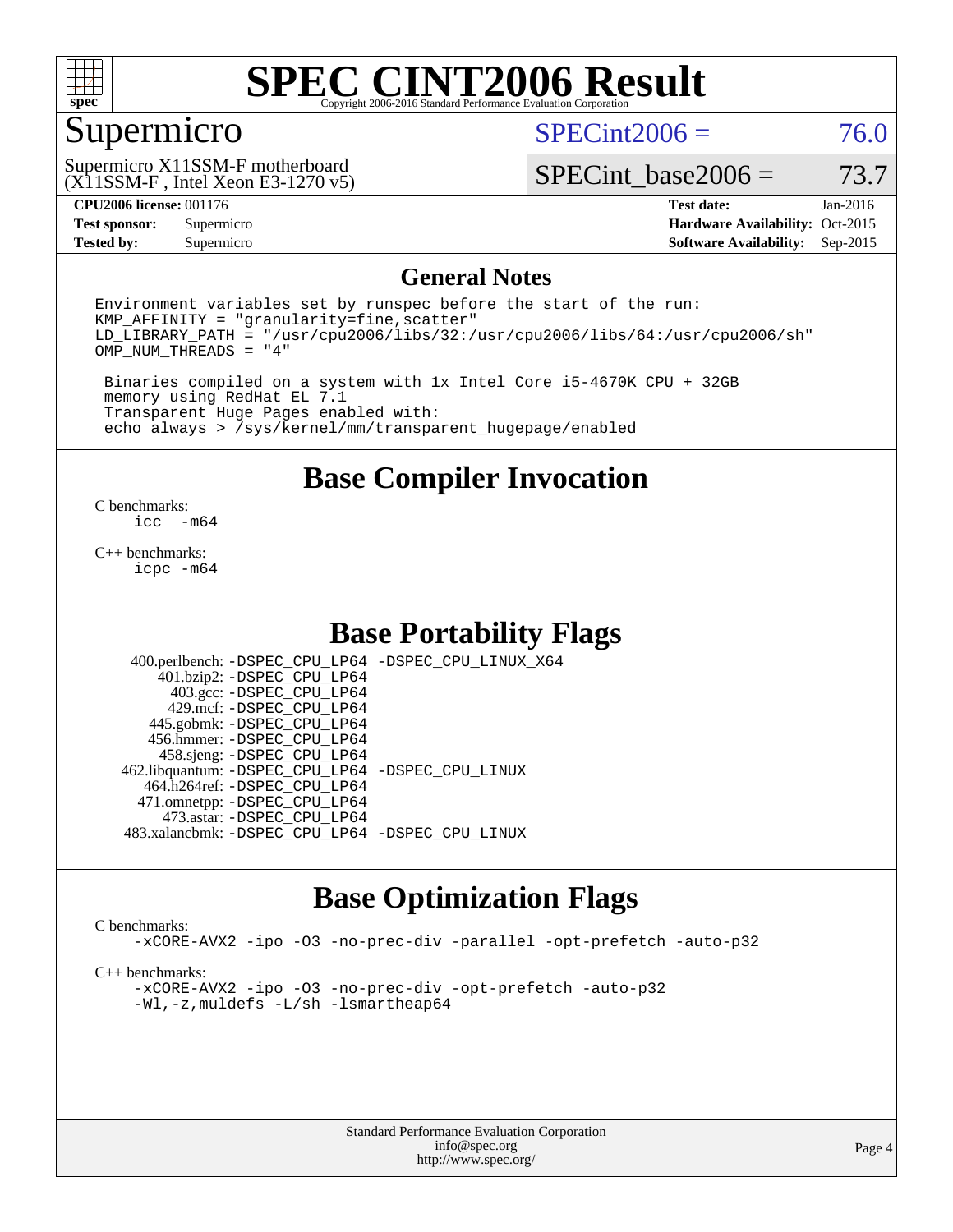

#### Supermicro

 $SPECint2006 = 76.0$  $SPECint2006 = 76.0$ 

(X11SSM-F , Intel Xeon E3-1270 v5) Supermicro X11SSM-F motherboard

SPECint base2006 =  $73.7$ 

**[CPU2006 license:](http://www.spec.org/auto/cpu2006/Docs/result-fields.html#CPU2006license)** 001176 **[Test date:](http://www.spec.org/auto/cpu2006/Docs/result-fields.html#Testdate)** Jan-2016 **[Test sponsor:](http://www.spec.org/auto/cpu2006/Docs/result-fields.html#Testsponsor)** Supermicro Supermicro **[Hardware Availability:](http://www.spec.org/auto/cpu2006/Docs/result-fields.html#HardwareAvailability)** Oct-2015 **[Tested by:](http://www.spec.org/auto/cpu2006/Docs/result-fields.html#Testedby)** Supermicro **Supermicro [Software Availability:](http://www.spec.org/auto/cpu2006/Docs/result-fields.html#SoftwareAvailability)** Sep-2015

## **[Base Other Flags](http://www.spec.org/auto/cpu2006/Docs/result-fields.html#BaseOtherFlags)**

[C benchmarks](http://www.spec.org/auto/cpu2006/Docs/result-fields.html#Cbenchmarks):

403.gcc: [-Dalloca=\\_alloca](http://www.spec.org/cpu2006/results/res2016q1/cpu2006-20160111-38648.flags.html#b403.gcc_baseEXTRA_CFLAGS_Dalloca_be3056838c12de2578596ca5467af7f3)

## **[Peak Compiler Invocation](http://www.spec.org/auto/cpu2006/Docs/result-fields.html#PeakCompilerInvocation)**

[C benchmarks \(except as noted below\)](http://www.spec.org/auto/cpu2006/Docs/result-fields.html#Cbenchmarksexceptasnotedbelow):

[icc -m64](http://www.spec.org/cpu2006/results/res2016q1/cpu2006-20160111-38648.flags.html#user_CCpeak_intel_icc_64bit_f346026e86af2a669e726fe758c88044)

400.perlbench: [icc -m32 -L/opt/intel/compilers\\_and\\_libraries\\_2016/linux/compiler/lib/ia32\\_lin](http://www.spec.org/cpu2006/results/res2016q1/cpu2006-20160111-38648.flags.html#user_peakCCLD400_perlbench_intel_icc_e10256ba5924b668798078a321b0cb3f)

445.gobmk: [icc -m32 -L/opt/intel/compilers\\_and\\_libraries\\_2016/linux/compiler/lib/ia32\\_lin](http://www.spec.org/cpu2006/results/res2016q1/cpu2006-20160111-38648.flags.html#user_peakCCLD445_gobmk_intel_icc_e10256ba5924b668798078a321b0cb3f)

[C++ benchmarks \(except as noted below\):](http://www.spec.org/auto/cpu2006/Docs/result-fields.html#CXXbenchmarksexceptasnotedbelow)

[icpc -m32 -L/opt/intel/compilers\\_and\\_libraries\\_2016/linux/compiler/lib/ia32\\_lin](http://www.spec.org/cpu2006/results/res2016q1/cpu2006-20160111-38648.flags.html#user_CXXpeak_intel_icpc_b4f50a394bdb4597aa5879c16bc3f5c5)

473.astar: [icpc -m64](http://www.spec.org/cpu2006/results/res2016q1/cpu2006-20160111-38648.flags.html#user_peakCXXLD473_astar_intel_icpc_64bit_fc66a5337ce925472a5c54ad6a0de310)

#### **[Peak Portability Flags](http://www.spec.org/auto/cpu2006/Docs/result-fields.html#PeakPortabilityFlags)**

 400.perlbench: [-D\\_FILE\\_OFFSET\\_BITS=64](http://www.spec.org/cpu2006/results/res2016q1/cpu2006-20160111-38648.flags.html#user_peakPORTABILITY400_perlbench_file_offset_bits_64_438cf9856305ebd76870a2c6dc2689ab) [-DSPEC\\_CPU\\_LINUX\\_IA32](http://www.spec.org/cpu2006/results/res2016q1/cpu2006-20160111-38648.flags.html#b400.perlbench_peakCPORTABILITY_DSPEC_CPU_LINUX_IA32) 401.bzip2: [-DSPEC\\_CPU\\_LP64](http://www.spec.org/cpu2006/results/res2016q1/cpu2006-20160111-38648.flags.html#suite_peakPORTABILITY401_bzip2_DSPEC_CPU_LP64) 403.gcc: [-DSPEC\\_CPU\\_LP64](http://www.spec.org/cpu2006/results/res2016q1/cpu2006-20160111-38648.flags.html#suite_peakPORTABILITY403_gcc_DSPEC_CPU_LP64) 429.mcf: [-DSPEC\\_CPU\\_LP64](http://www.spec.org/cpu2006/results/res2016q1/cpu2006-20160111-38648.flags.html#suite_peakPORTABILITY429_mcf_DSPEC_CPU_LP64) 445.gobmk: [-D\\_FILE\\_OFFSET\\_BITS=64](http://www.spec.org/cpu2006/results/res2016q1/cpu2006-20160111-38648.flags.html#user_peakPORTABILITY445_gobmk_file_offset_bits_64_438cf9856305ebd76870a2c6dc2689ab) 456.hmmer: [-DSPEC\\_CPU\\_LP64](http://www.spec.org/cpu2006/results/res2016q1/cpu2006-20160111-38648.flags.html#suite_peakPORTABILITY456_hmmer_DSPEC_CPU_LP64) 458.sjeng: [-DSPEC\\_CPU\\_LP64](http://www.spec.org/cpu2006/results/res2016q1/cpu2006-20160111-38648.flags.html#suite_peakPORTABILITY458_sjeng_DSPEC_CPU_LP64) 462.libquantum: [-DSPEC\\_CPU\\_LP64](http://www.spec.org/cpu2006/results/res2016q1/cpu2006-20160111-38648.flags.html#suite_peakPORTABILITY462_libquantum_DSPEC_CPU_LP64) [-DSPEC\\_CPU\\_LINUX](http://www.spec.org/cpu2006/results/res2016q1/cpu2006-20160111-38648.flags.html#b462.libquantum_peakCPORTABILITY_DSPEC_CPU_LINUX) 464.h264ref: [-DSPEC\\_CPU\\_LP64](http://www.spec.org/cpu2006/results/res2016q1/cpu2006-20160111-38648.flags.html#suite_peakPORTABILITY464_h264ref_DSPEC_CPU_LP64) 471.omnetpp: [-D\\_FILE\\_OFFSET\\_BITS=64](http://www.spec.org/cpu2006/results/res2016q1/cpu2006-20160111-38648.flags.html#user_peakPORTABILITY471_omnetpp_file_offset_bits_64_438cf9856305ebd76870a2c6dc2689ab) 473.astar: [-DSPEC\\_CPU\\_LP64](http://www.spec.org/cpu2006/results/res2016q1/cpu2006-20160111-38648.flags.html#suite_peakPORTABILITY473_astar_DSPEC_CPU_LP64) 483.xalancbmk: [-D\\_FILE\\_OFFSET\\_BITS=64](http://www.spec.org/cpu2006/results/res2016q1/cpu2006-20160111-38648.flags.html#user_peakPORTABILITY483_xalancbmk_file_offset_bits_64_438cf9856305ebd76870a2c6dc2689ab) [-DSPEC\\_CPU\\_LINUX](http://www.spec.org/cpu2006/results/res2016q1/cpu2006-20160111-38648.flags.html#b483.xalancbmk_peakCXXPORTABILITY_DSPEC_CPU_LINUX)

#### **[Peak Optimization Flags](http://www.spec.org/auto/cpu2006/Docs/result-fields.html#PeakOptimizationFlags)**

[C benchmarks](http://www.spec.org/auto/cpu2006/Docs/result-fields.html#Cbenchmarks):

 400.perlbench: [-xCORE-AVX2](http://www.spec.org/cpu2006/results/res2016q1/cpu2006-20160111-38648.flags.html#user_peakPASS2_CFLAGSPASS2_LDCFLAGS400_perlbench_f-xAVX2_5f5fc0cbe2c9f62c816d3e45806c70d7)(pass 2) [-prof-gen:threadsafe](http://www.spec.org/cpu2006/results/res2016q1/cpu2006-20160111-38648.flags.html#user_peakPASS1_CFLAGSPASS1_LDCFLAGS400_perlbench_prof_gen_21a26eb79f378b550acd7bec9fe4467a)(pass 1)  $-i\text{po}(pass 2) -\tilde{O}3(pass 2)$  [-no-prec-div](http://www.spec.org/cpu2006/results/res2016q1/cpu2006-20160111-38648.flags.html#user_peakPASS2_CFLAGSPASS2_LDCFLAGS400_perlbench_f-no-prec-div)(pass 2) [-par-num-threads=1](http://www.spec.org/cpu2006/results/res2016q1/cpu2006-20160111-38648.flags.html#user_peakPASS1_CFLAGSPASS1_LDCFLAGS400_perlbench_par_num_threads_786a6ff141b4e9e90432e998842df6c2)(pass 1) [-prof-use](http://www.spec.org/cpu2006/results/res2016q1/cpu2006-20160111-38648.flags.html#user_peakPASS2_CFLAGSPASS2_LDCFLAGS400_perlbench_prof_use_bccf7792157ff70d64e32fe3e1250b55)(pass 2) [-opt-prefetch](http://www.spec.org/cpu2006/results/res2016q1/cpu2006-20160111-38648.flags.html#user_peakCOPTIMIZE400_perlbench_f-opt-prefetch) [-ansi-alias](http://www.spec.org/cpu2006/results/res2016q1/cpu2006-20160111-38648.flags.html#user_peakCOPTIMIZE400_perlbench_f-ansi-alias)

 401.bzip2: [-xCORE-AVX2](http://www.spec.org/cpu2006/results/res2016q1/cpu2006-20160111-38648.flags.html#user_peakPASS2_CFLAGSPASS2_LDCFLAGS401_bzip2_f-xAVX2_5f5fc0cbe2c9f62c816d3e45806c70d7)(pass 2) [-prof-gen:threadsafe](http://www.spec.org/cpu2006/results/res2016q1/cpu2006-20160111-38648.flags.html#user_peakPASS1_CFLAGSPASS1_LDCFLAGS401_bzip2_prof_gen_21a26eb79f378b550acd7bec9fe4467a)(pass 1)  $-i\text{po}(pass 2) -\overline{O}3(pass 2)$  [-no-prec-div](http://www.spec.org/cpu2006/results/res2016q1/cpu2006-20160111-38648.flags.html#user_peakCOPTIMIZEPASS2_CFLAGSPASS2_LDCFLAGS401_bzip2_f-no-prec-div) [-par-num-threads=1](http://www.spec.org/cpu2006/results/res2016q1/cpu2006-20160111-38648.flags.html#user_peakPASS1_CFLAGSPASS1_LDCFLAGS401_bzip2_par_num_threads_786a6ff141b4e9e90432e998842df6c2)(pass 1) [-prof-use](http://www.spec.org/cpu2006/results/res2016q1/cpu2006-20160111-38648.flags.html#user_peakPASS2_CFLAGSPASS2_LDCFLAGS401_bzip2_prof_use_bccf7792157ff70d64e32fe3e1250b55)(pass 2) [-auto-ilp32](http://www.spec.org/cpu2006/results/res2016q1/cpu2006-20160111-38648.flags.html#user_peakCOPTIMIZE401_bzip2_f-auto-ilp32)

Continued on next page

Standard Performance Evaluation Corporation [info@spec.org](mailto:info@spec.org) <http://www.spec.org/>

Page 5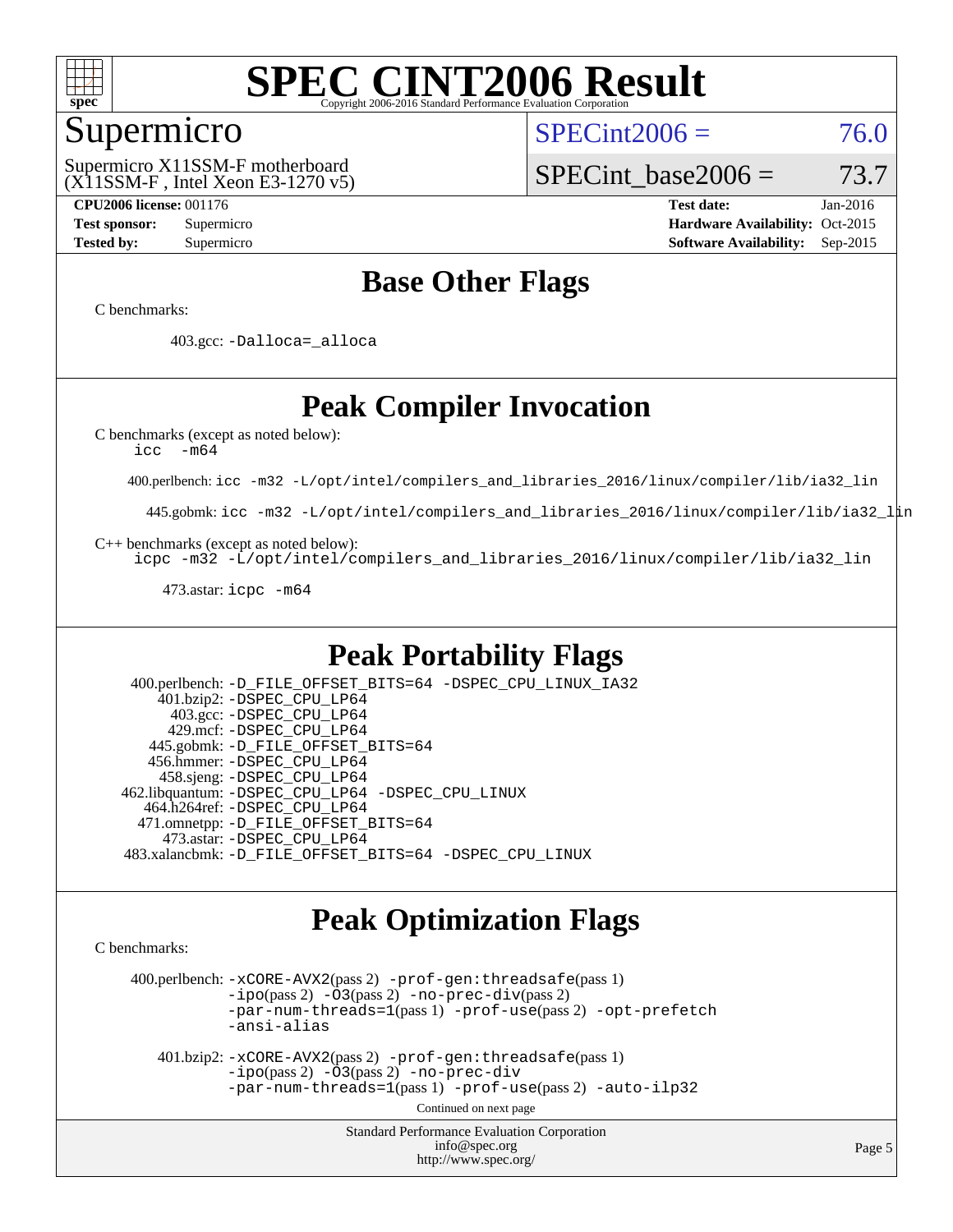

## Supermicro

 $SPECint2006 = 76.0$  $SPECint2006 = 76.0$ 

(X11SSM-F , Intel Xeon E3-1270 v5) Supermicro X11SSM-F motherboard

SPECint base2006 =  $73.7$ 

**[CPU2006 license:](http://www.spec.org/auto/cpu2006/Docs/result-fields.html#CPU2006license)** 001176 **[Test date:](http://www.spec.org/auto/cpu2006/Docs/result-fields.html#Testdate)** Jan-2016

| Test sponsor:     | Supermicro |
|-------------------|------------|
| <b>Tested by:</b> | Supermicro |

**[Hardware Availability:](http://www.spec.org/auto/cpu2006/Docs/result-fields.html#HardwareAvailability)** Oct-2015 **[Software Availability:](http://www.spec.org/auto/cpu2006/Docs/result-fields.html#SoftwareAvailability)** Sep-2015

## **[Peak Optimization Flags \(Continued\)](http://www.spec.org/auto/cpu2006/Docs/result-fields.html#PeakOptimizationFlags)**

```
 401.bzip2 (continued):
                -opt-prefetch -ansi-alias
          403.gcc: -xCORE-AVX2 -ipo -O3 -no-prec-div -inline-calloc
                -opt-malloc-options=3 -auto-ilp32
         429.mcf: -xCORE-AVX2 -ipo -O3 -no-prec-div -parallel
                -opt-prefetch -auto-p32
       445.gobmk: -xCORE-AVX2(pass 2) -prof-gen:threadsafe(pass 1)
                -prof-use(pass 2) -par-num-threads=1(pass 1) -ansi-alias
       456.hmmer: basepeak = yes
        458.sjeng: -xCORE-AVX2(pass 2) -prof-gen:threadsafe(pass 1)
                -i\text{po}(pass 2) -\tilde{O}3(pass 2)-no-prec-div(pass 2)
                -par-num-threads=1(pass 1) -prof-use(pass 2) -unroll4
   462.libquantum: basepeak = yes
     464.h264ref: basepeak = yes
C++ benchmarks: 
      471.omnetpp: -xCORE-AVX2(pass 2) -prof-gen:threadsafe(pass 1)
                -i\text{po}(pass 2) -\overline{O}3(pass 2) -no-\overline{prec}\-div(pass 2)-par-num-threads=1(pass 1) -prof-use(pass 2)
                -opt-ra-region-strategy=block -ansi-alias
                -Wl,-z,muldefs -L/sh -lsmartheap
         473.astar: -xCORE-AVX2 -ipo -O3 -no-prec-div -opt-prefetch
                -auto-p32 -Wl,-z,muldefs -L/sh -lsmartheap64
    483.xalancbmk: -xCORE-AVX2 -ipo -O3 -no-prec-div -opt-prefetch
                -ansi-alias-L/sh -lsmartheap
```
## **[Peak Other Flags](http://www.spec.org/auto/cpu2006/Docs/result-fields.html#PeakOtherFlags)**

[C benchmarks](http://www.spec.org/auto/cpu2006/Docs/result-fields.html#Cbenchmarks):

403.gcc: [-Dalloca=\\_alloca](http://www.spec.org/cpu2006/results/res2016q1/cpu2006-20160111-38648.flags.html#b403.gcc_peakEXTRA_CFLAGS_Dalloca_be3056838c12de2578596ca5467af7f3)

```
The flags files that were used to format this result can be browsed at
http://www.spec.org/cpu2006/flags/Intel-ic16.0-official-linux64.html
http://www.spec.org/cpu2006/flags/Supermicro-Platform-Settings-V1.2-revH.html
```
Standard Performance Evaluation Corporation [info@spec.org](mailto:info@spec.org) <http://www.spec.org/>